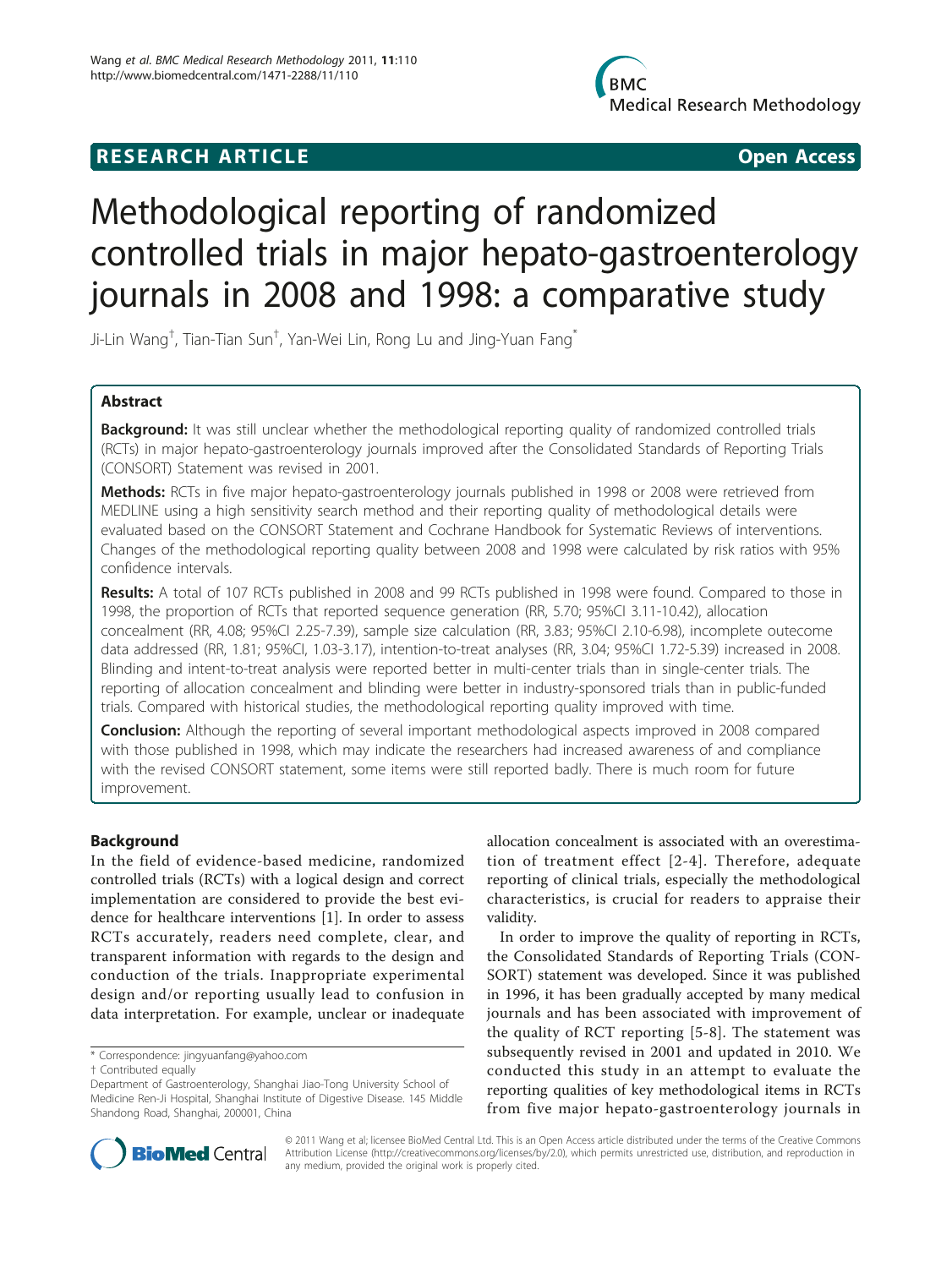1998, 3 years before the revised version of CONSORT, and in 2008, 7 years after its revised version. We assessed whether the methodological reporting quality has improved over this10 year period, especially before and after the publication of the revised version of the CONSORT in 2001.

# Methods

# Information source

We used a highly sensitive search strategy based on the Cochrane Handbook for Systematic Reviews of Interventions (Version 5.0.2) [[9](#page-6-0)] to retrieve relevant RCTs published in the five highest impact factor journals of gastroenterology and hepatology (American Journal of Gastroenterology, Gastroenterology, Gut, Hepatology, and the Journal of Hepatology) in 1998 or 2008 from MEDLINE. In order to identify missing RCTs, these five journals were also manually searched.

# Inclusion criteria

Only RCTs were eligible in our analysis. The trial was defined as a RCT if "random" was mentioned when participants were assigned to interventions. The following trial reports were excluded: reports published in a summary form or as reviews of randomized trials, reports on randomized trials on animals or healthy volunteers, and reports that did not describe the intervention outcome of randomly allocated patients.

#### Data extraction

Two authors (JW & TS), who were blinded to each other's results, screened all titles and abstracts of possibly relevant RCTs, and then selected RCTs in accordance with the predetermined eligibility criteria; studies were discarded that were not applicable by reviewing the full texts. One author (JW) extracted data from all articles, while another (TS) randomly selected 50 RCTs (24% of the sample) and extracted data independently using the same methods. Differences generated in data extraction were resolved by discussion and the senior reviewer (JF) was asked for help when disagreement could not be resolved by discussion.

#### Standards of methodological reporting

Based on the Cochrane Handbook for Systematic Reviews of Interventions and the CONSORT statement [[10](#page-6-0)], seven items that were deemed important to avoid bias of the effect estimation were extracted for assessment. The seven methodological items were as follows: (1) random allocation sequence generation, classified as adequate reporting (when methods used to generate random sequence, randomization type, and restriction details were all reported), partial reporting (only parts of detials were reported), and no reporting; (2) allocation concealment, classified as adequate reporting (when mechanism used to implement random sequence, and whether concealed sequence until interventions assigned were both reported), partial reporting (only parts of details were reported), and no reporting; (3) blinding, classified as adequate reporting (people who were blinded after assignment to interventions and how blinding was conducted, description of the similarity of interventions were all reported), partial reporting (only parts of details were reported), and no reporting; (4) sample size calculation, classified as adequate reporting (description of the methods of determining sample size and explanation of any interim analyses and stopping guidelines), partial reporting (only parts of details were reported), and no reporting; (5) incomplete outcome data addressed, classified as adequate reporting (missing outcome data was shown and whether the missing outcome data had a clinically relevant impact on intervention effect estimate), partial reporting (only parts of details were reported), and no reporting; (6) intention to treat analysis, classified as adequate reporting (how many participants were included in each analysis and whether the analysis was by original assigned groups), partial reporting (only parts of details were reported), and no reporting; (7) free of selective reporting, classified as adequate reporting(reporting all planned primary and secondary end points), partial reporting (only parts of details were reported), and no reporting.

#### Data analysis

Cohen's kappa analysis [[11\]](#page-6-0) was performed to measure the level of agreement between the reviewers on all items of the data abstraction form. Agreement was judged as poor (kappa < 0.2), fair  $(0.21 < kappa < 0.4)$ , moderate (0.41< kappa < 0.6), substantial (0.61< kappa  $(0.8)$ , or good (kappa  $(0.8)$ .

We reported categorical data as frequencies, percentages, and 95% confidence interval (95%CI), using the Wilson Scoring method. Differences of the reporting quality of key methodological items in proportions in 1998 versus 2008 were tested using Chi-square analysis, and expressed as risk ratio (RR) with 95%CI. P-values were two-tailed and those < 0.05 were considered statistically significant. All of the statistical analysis was conducted using SAS 9.2 software (SAS Institute Inc. USA).

# Results

#### Search results

Flow diagram of the search strategy and review process was detailed in Figure [1.](#page-2-0) Finally, a total of 206 RCTs (107 in 2008 and 99 published in 1998) were included. Kappa scores of data extracted independently by the two authors (JW and TS) were all greater than 0.80, indicating good agreement.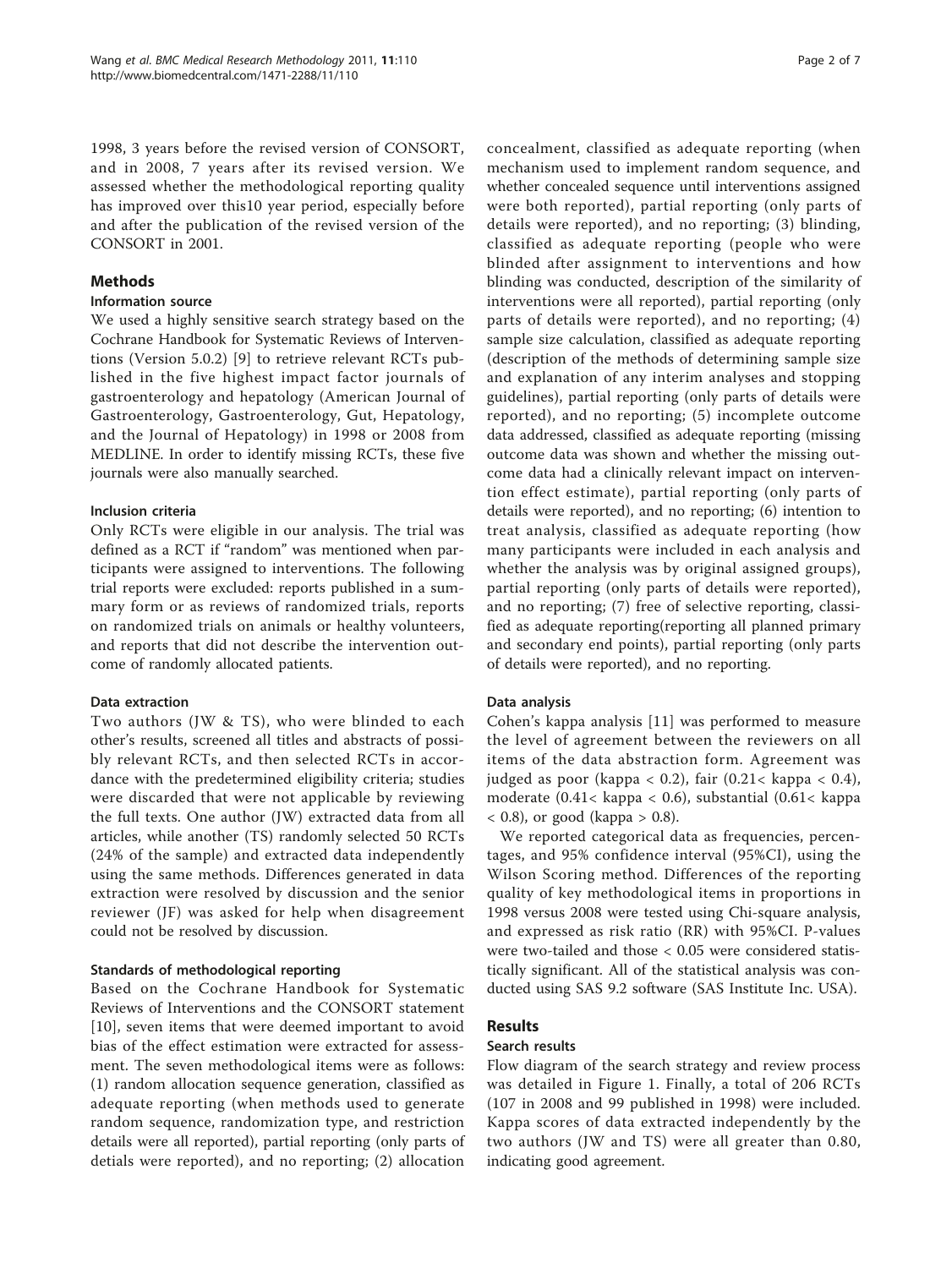<span id="page-2-0"></span>

#### Characteristics of included trials

RCTs published in 2008 with a median of 167 participants and a median of 356 days follow-up period covered 26 diseases, while RCTs in 1998, with a median of 94 participants and a median of 178 days follow-up period, covered 24 diseases. In 1998, single-center trials were more common than multi-center trials, but in 2008 more than 70% of trials were conducted in multiple centers. Funding source information is important for readers to assess therapeutic effects. The number funded by industry increased in 2008. Characteristics of the included trials were detailed in Table [1.](#page-3-0)

#### Reporting of methodological items

Referring only to the items reported adequately, there was an increase in the proportion of trial reports that included adequate details of sequence generation (RR, 2.44; 95%CI 1.09-5.42; 10% in 1998 vs. 22% in 2008), sample size calculation (RR, 2.34; 95%CI 1.14-4.84; 13% in 1998 vs. 28% in 2008), intention-to-treat analysis (RR, 1.94; 95%CI 1.1-3.45; 30% in 1998 vs. 46% in 2008) between 1998 and 2008. Considering items reported adequately or partly as they had been reported, RCTs in 2008 had better reporting of the methodological items of sequence generation (RR, 5.70; 95%CI 3.11-10.42; 35% in 1998 vs. 76% in 2008), allocation concealment (RR, 4.08; 95%CI 2.25-7.39; 25% in 1998 vs. 62% in 2008), sample size calculation (RR, 3.83; 95%CI 2.10- 6.98; 47% in 1998 vs. 78% in 2008), intention-to-treat analyses (RR, 3.04; 95%CI 1.72-5.39; 42% in 1998 vs. 69% in 2008), incomplete outcome data addressed (RR, 1.81; 95%CI 1.03-3.17; 34% in 1998 vs. 49% in 2008) than those published in 1998. However, no clear difference emerged in the reporting of blinding (RR, 1.25; 95%CI 0.72-2.16), free of selective reporting (RR, 1.48; 95%CI 0.86-2.57), and free of other bias (RR, 0.90; 95% CI 0.50-1.61) between the two selected years (Table [2\)](#page-4-0).

#### Methodological reporting quality in 2008 according to different strata

We explored the association between the methodological reporting quality and center and funding source. In this section, we also took the items reported adequately or partly as they had been reported. The results showed that the methods of blinding and intention-to-treat analysis are related to the number of centers involved. Multi-center trials had better reporting of these two methodological items than single-center trials. As for the effects of different funding, allocation concealment and blinding were observed to be reported better in industry-sponsored trials than in public-funded trials. The reporting of other items were not associated with center or funding source (Table [3\)](#page-5-0).

#### **Discussion**

Accurate description of methodology is essential for readers to assess the internal and external validity of RCTs. In this study, reporting quality of key methodological items of RCTs published in five major gastroenterology and hepatology journals in 2008 or 1998 were systematically assessed and compared. We identified an improvement in the key items of sequence generation, allocation concealment, sample size calculation, intention-to-treat analyses, and addressing of incomplete outcome data in 2008 compared with 1998. Nevertheless, the methodological reporting quality was still unsatisfactory.

Although the method of sequence generation was reported in more than twice as many articles published in 2008 than in 1998, 24% of articles still had inadequate information about this item. According to the latest CONSORT statement [\[10\]](#page-6-0), adequate description of random allocation sequence generation should contain at least three aspects: methods used to generate the random sequence, randomization type, and restriction details. Applying these criteria to assessment of these articles, the results were even more unsatisfactory. In 2008, 12 years after the CONSORT statement was first published, only 23 articles adequately described how the random allocation sequence was generated. Sequence concealment allocation is also crucial to avoid bias, but this item was not reported well either. In 1998, only a quarter of articles reported that generated allocation schedules were implemented by allocation concealment. Ten years later, only half of trials reported adopting allocation concealment. Without adequate information, readers cannot define the exact method used. At the same time, without adequate information readers were unclear whether the randomization process was free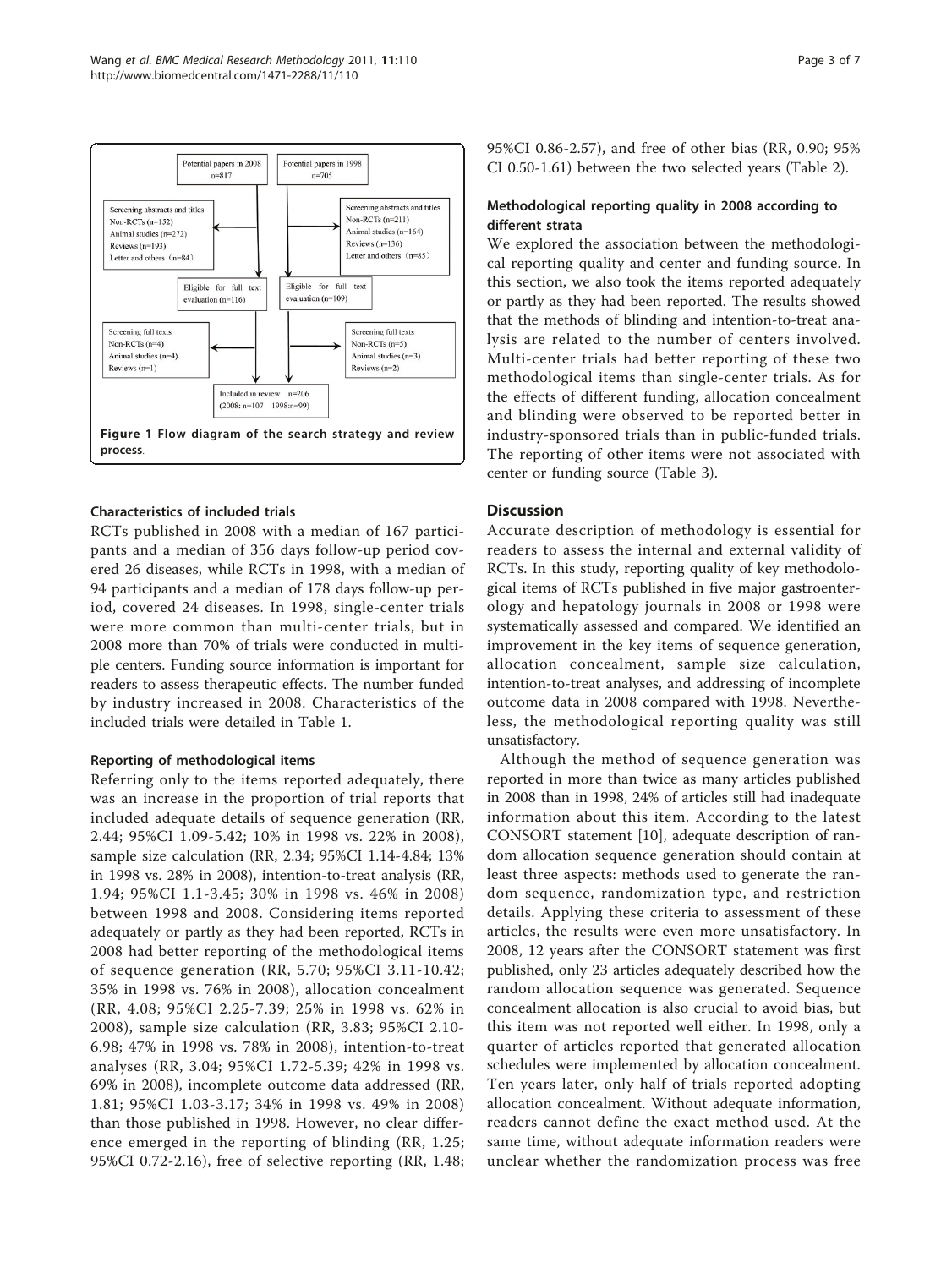<span id="page-3-0"></span>

| <b>Administrative indicators</b> | Trials in 2008 | Trials in 1998 | RR [95%CI]               | p value                  |  |
|----------------------------------|----------------|----------------|--------------------------|--------------------------|--|
|                                  | No. (%)        | No. (%)        |                          |                          |  |
| Top five kinds of disease        |                |                |                          |                          |  |
| chronic hepatitis C              | 19(18%)        | 15(15%)        | 1.21 [0.58, 2.53]        | $P = 0.62$               |  |
| inflammatory bowel disease       | 17(16%)        | $11(11\%)$     | 1.51 [0.67, 3.41]        | $P = 0.32$               |  |
| liver cirrhosis                  | 11(10%)        | 12(12%)        | L,                       | $\sim$                   |  |
| chronic hepatitis B              | $12(11\%)$     | $\overline{a}$ | ÷,                       |                          |  |
| colorectal cancer                | 8(7%)          | $\overline{a}$ | $\overline{a}$           | $\overline{\phantom{a}}$ |  |
| peptic ulcer                     | L,             | 15(15%)        | $\overline{\phantom{a}}$ | ÷,                       |  |
| liver cancer                     |                | 5(5%)          | i,                       |                          |  |
| Region                           |                |                |                          |                          |  |
| North America                    | 36(34%)        | 30(30%)        | 1.17 [0.65, 2.10]        | $P = 0.61$               |  |
| Europe                           | 42(39%)        | 56(57%)        | 0.50 [0.28, 0.86]        | $P = 0.01$               |  |
| Asia                             | 19(18%)        | 8(8%)          | 2.46 [1.02, 5.90]        | $P = 0.04$               |  |
| Australia                        | 10(9%          | 4(4%)          | 2.45 [0.74, 8.08]        | $P = 0.14$               |  |
| Center                           |                |                |                          |                          |  |
| Single-center                    | 31(29%)        | 51(52%)        | 0.38 [0.22, 0.68]        | $P = 0.001$              |  |
| Multi-center                     | 76(71%)        | 48(48%)        | 2.60 [1.47, 4.63]        | $P = 0.001$              |  |
| <b>Funding source</b>            |                |                |                          |                          |  |
| Industry                         | 43(40%)        | 25(25%)        | 1.99 [1.10, 3.61]        | $P = 0.02$               |  |
| Public                           | 40(38%)        | 32 (32%)       | 1.25 [0.70, 2.22]        | $P = 0.45$               |  |
| Public and industry              | 13(12%)        | 8(8%)          | 1.57 [0.62, 3.97]        | $P = 0.34$               |  |
| Not specified                    | 5(5%)          | 33(33%)        | $0.10$ $[0.04, 0.26]$    | P < 0.001                |  |
| None                             | 6(5%)          | $1(1\%)$       | 5.82 [0.69, 49.24]       | $P = 0.11$               |  |
| Ethics committee approval        | 105(98%)       | 86(87%)        | 7.94 [1.74, 36.13]       | $P = 0.007$              |  |
| Informed consent from patients   | 100(93%)       | 81(82%)        | 3.17 [1.26, 7.97]        | $P = 0.01$               |  |

from human alteration and whether the findings were valid because trials with poor or unexplained concealment were more likely to yield larger estimates of treatment effect [[12\]](#page-6-0). Therefore, not only details of the mechanism used to implement the random allocation sequence are required, but also the steps taken to conceal the sequence, and who generated the random allocation sequence, enrolled and assigned participants are required.

In 1998, blinding was the best reported item among the seven key methodological items, but no significant improvement was observed in the next 10 years. This finding was in agreement with Amy's conclusion that CONSORT adoption had little effect on blinding of participants [[13\]](#page-6-0). According to the CONSORT statement, people who were blinded after assignment to interventions and how the blinding was conducted should be all reported. However, many articles only described trials as "double blinded" or "blinded", without providing any details. In trials without reporting of blinding details, bias may occur either intentionally or unintentionally, so their results are not fully reliable. For patient-reported outcomes in particular, result surveyors should make every effort to eliminate measurement bias. A meta-epidemiological study found that effect estimates were exaggerated when blinding had not taken place in trials with subjective outcomes effect estimate [[14\]](#page-6-0).

An adequate number of participants is essential for the detection of clinically significant differences with a high power. From the results of previous studies [\[15-18](#page-6-0)] and our article, the reporting quality of this item is gradually improving. The internal validity of RCTs is also associated with study participation and continuation. Omitting participants withdrawing from the trials easily reintroduced imbalance and prevented readers from calculating the attrition rates for different experimental conditions, which led to an overestimate of treatment effectiveness [[19](#page-6-0)]. However, this methodological item was seldom assessed in previous articles evaluating the methodological reporting of RCTs about digestive disease. To our knowledge, our study and Kjaergard's study [[16](#page-6-0)] are the only two studies evaluating the reporting condition of this item. Kjaergard only examined RCTs published in Hepatology and found that drop-outs and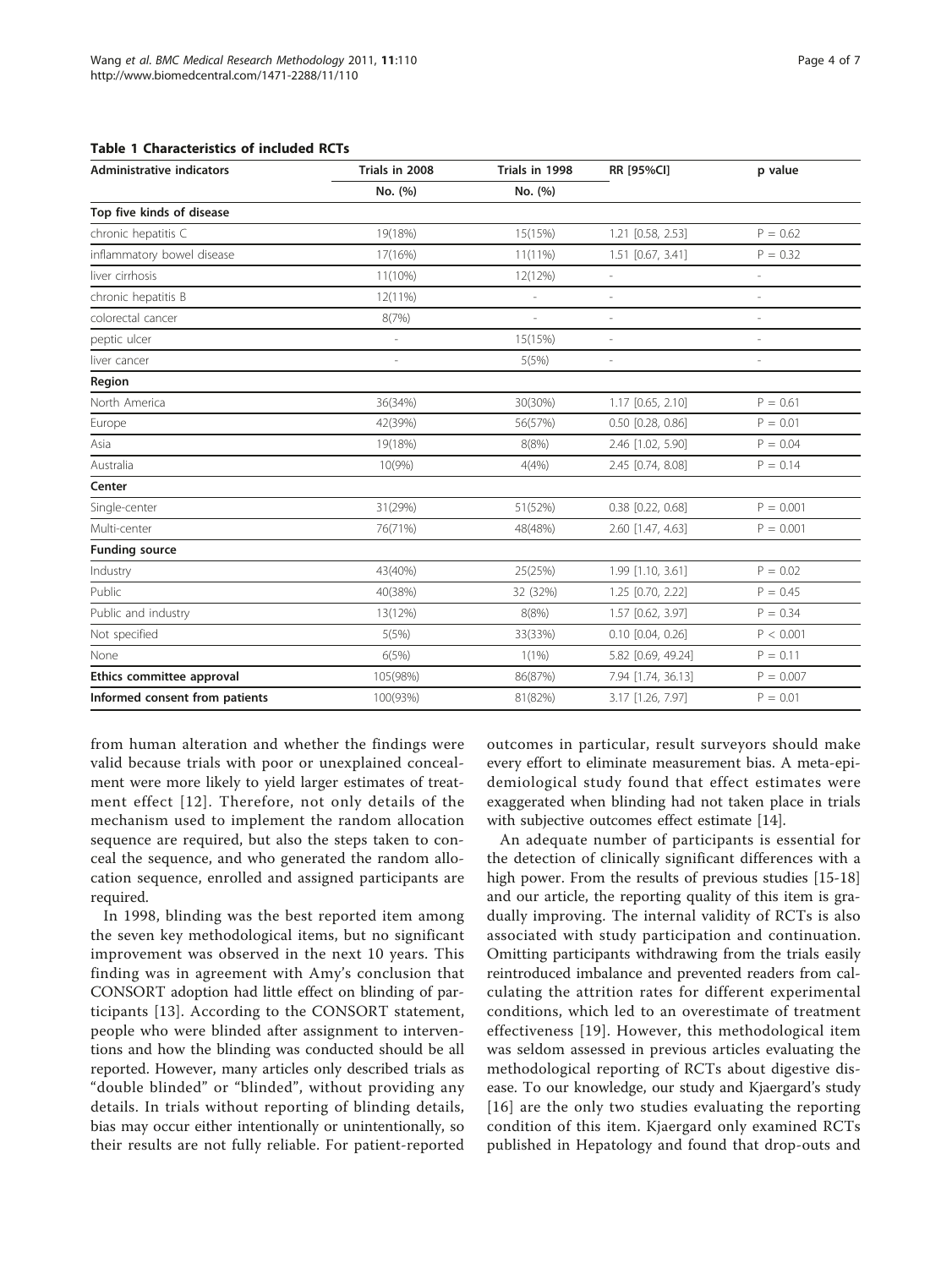<span id="page-4-0"></span>

| Table 2 Reporting quality of key methodological items |  |  |  |  |
|-------------------------------------------------------|--|--|--|--|
|-------------------------------------------------------|--|--|--|--|

| Items                              | $2008(n = 107)$ | $1998(n = 99)$ | 2008 VS 1998      |         |
|------------------------------------|-----------------|----------------|-------------------|---------|
|                                    | $n\frac{6}{6}$  | $n\frac{9}{6}$ | RR [95%CI]        | P value |
| Sequence generation                |                 |                |                   |         |
| adequate reporting                 | 23(22%)         | 10(10%)        | 2.44[1.09,5.42]   | < 0.05  |
| partial reporting                  | 58(54%)         | 25(25%)        |                   | < 0.05  |
| no reporting                       | 26(24%)         | 64(75%)        |                   | < 0.05  |
| *adequate + partial reporting      | 81(76%)         | 35(35%)        | 5.70[3.11,10.42]  | < 0.05  |
| <b>Allocation concealment</b>      |                 |                |                   |         |
| adequate reporting                 | 6(6%)           | 3(3%)          | 1.90[0.46,7.82]   | 0.89    |
| partial reporting                  | 56(52%)         | 22(22%)        |                   | < 0.05  |
| no reporting                       | 45(42%)         | 74(75%)        |                   | < 0.05  |
| *adequate + partial reporting      | 62(58%)         | 25(25%)        | 4.08 [2.25, 7.39] | < 0.05  |
| <b>Blinding</b>                    |                 |                |                   |         |
| adequate reporting                 | 24(22%)         | 22(22%)        | 1.01[0.52, 1.95]  | 0.97    |
| partial reporting                  | 38(36%)         | 30(30%)        |                   | 0.43    |
| no reporting                       | 45(42%)         | 47(47%)        |                   | 0.43    |
| *adequate + partial reporting      | 62(58%)         | 52(53%)        | 1.25 [0.72, 2.16] | 0.43    |
| Sample size calculation            |                 |                |                   |         |
| adequate reporting                 | 28(26%)         | 13(13%)        | 2.34[1.14,4.84]   | < 0.05  |
| partial reporting                  | 55(52%)         | 34(34%)        |                   | < 0.05  |
| no reporting                       | 24(22%)         | 52(53%)        |                   | < 0.05  |
| *adequate + partial reporting      | 83(78%)         | 47(47%)        | 3.83 [2.10, 6.98] | < 0.05  |
| Incomplete outecome data addressed |                 |                |                   |         |
| adequate reporting                 | 20(19%)         | 12(12%)        | 1.67[0.77,3.62]   | 0.2     |
| partial reporting                  | 32(30%)         | 22(22%)        |                   | 0.21    |
| no reporting                       | 55(51%)         | 65(66%)        |                   | < 0.05  |
| *adequate + partial reporting      | 52(49%)         | 34(34%)        | 1.81[1.03,3.17]   | < 0.05  |
| Intention-to-treat analysis        |                 |                |                   |         |
| adequate reporting                 | 49(46%)         | 30(30%)        | 1.94[1.10,3.45]   | < 0.05  |
| partial reporting                  | 25(23%)         | 12(12%)        |                   | < 0.05  |
| no reporting                       | 33(31%)         | 57(58%)        |                   | < 0.05  |
| *adequate + partial reporting      | 74(69%)         | 42(42%)        | 3.04 [1.72, 5.39] | < 0.05  |
| Free of selective reporting        |                 |                |                   |         |
| adequate reporting                 | 34(32%)         | 20(20%)        | 1.84[0.97,3.48]   | 0.06    |
| partial reporting                  | 23(21%)         | 23(23%)        |                   | 0.76    |
| no reporting                       | 50(47%)         | 56(57%)        |                   | 0.16    |
| *adequate + partial reporting      | 57(53%)         | 43(43%)        | 1.48[0.86,2.57]   | 0.16    |

withdrawals were adequately described in 70% of RCTs. However, this item was reported only in 30% of RCTs published in the five major gastroenterology and hepatology journals in 1998 and 49% of RCTs published in 2008.

As for the effects of funds upon methodological reporting quality, though there were different opinions [[20,21\]](#page-6-0), industry-sponsored trials were reported to have better reporting of methodology than non-industry sponsored trials [[15,22,23](#page-6-0)]. For example, both Brown A

[[22](#page-6-0)] and Thomas O's [[23\]](#page-6-0) study have found that trials with industry funding had a higher methodology score than those with public funding. Bai Y's study [\[15](#page-6-0)] indicated that those industry-sponsored trials had better reporting of double blinding than public sponsored trials. We also found that industry-sponsored trials were significantly more likely to report the item of sequence allocation concealment and blinding. Compared with single-center trials, more participants were recruited by the multi-center collaboration, which resulted in an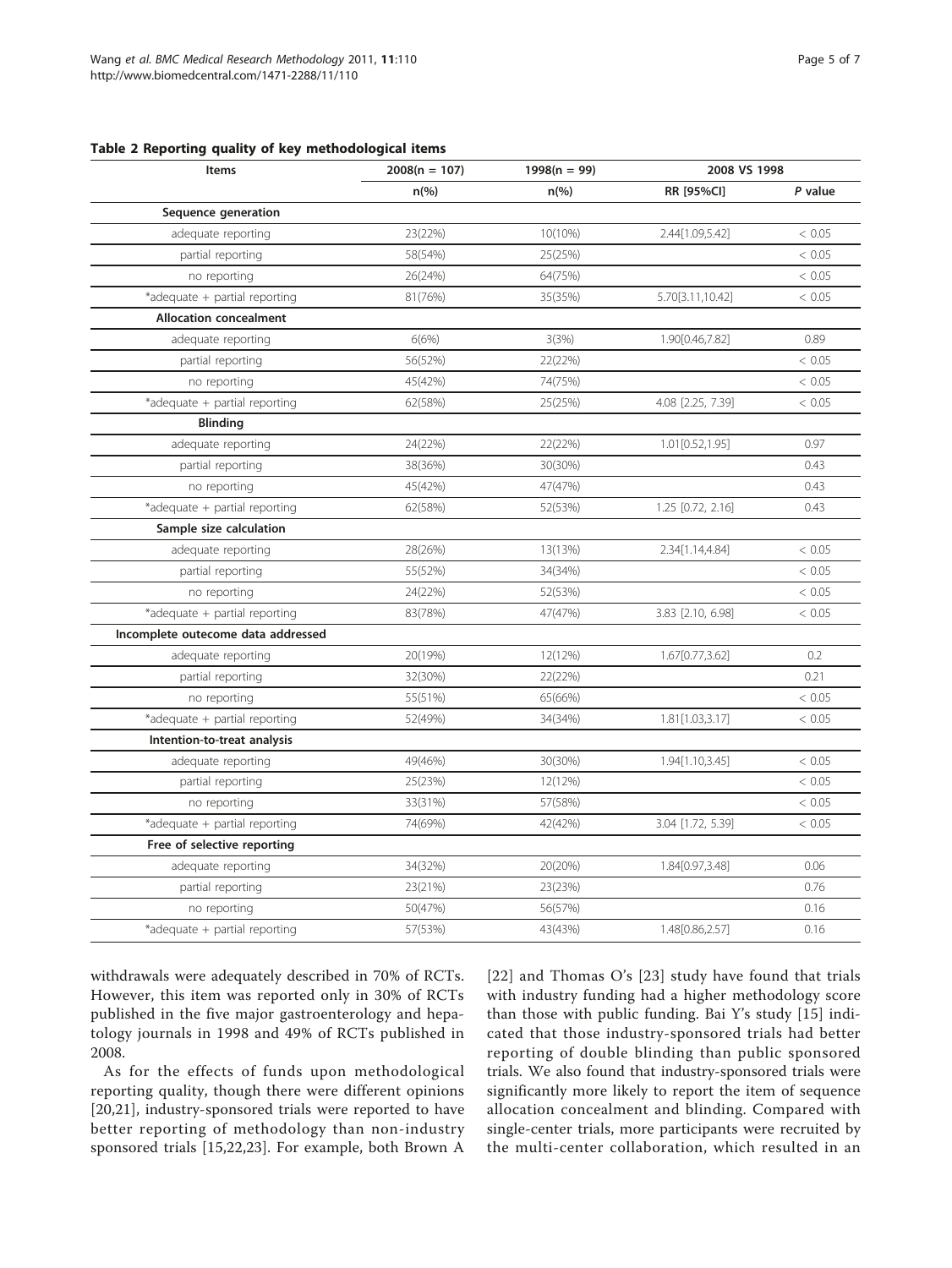|                       | Sequence<br>generation | <b>Allocation</b><br>concealment | <b>Blinding</b> | Sample size<br>calculation | Incomplete<br>outecome | Intention-to-treat<br>analysis | Free of selective<br>reporting |
|-----------------------|------------------------|----------------------------------|-----------------|----------------------------|------------------------|--------------------------------|--------------------------------|
|                       | n(%)                   | n(%)                             | n(%)            | n(%)                       | n(%)                   | n(%)                           | n(%)                           |
| Center                |                        |                                  |                 |                            |                        |                                |                                |
| Single-center         | 20(64%)                | 14(45%)                          | 13(42%)         | 21(68%)                    | 17(55%)                | 17(55%)                        | 21(68%)                        |
| $(n = 31)$            |                        |                                  |                 |                            |                        |                                |                                |
| Multi-center          | 61(80%)                | 48(63%)                          | 49(64%)         | 62(82%)                    | 35(46%)                | 57(75%)                        | 36(47%)                        |
| $(n = 76)$            |                        |                                  |                 |                            |                        |                                |                                |
| P value               | 0.08                   | 0.09                             | 0.03            | 0.12                       | 0.41                   | 0.04                           | 0.06                           |
| <b>Funding source</b> |                        |                                  |                 |                            |                        |                                |                                |
| Industry              | 37(86%)                | 31(72%)                          | 30(70%)         | 34(80%)                    | 18(42%)                | 28(65%)                        | 21(49%)                        |
| $(n = 43)$            |                        |                                  |                 |                            |                        |                                |                                |
| Public                | 28(70%)                | 20(50%)                          | 19(48%)         | 30(75%)                    | 23(58%)                | 28(72%)                        | 25(63%)                        |
| $(n = 40)$            |                        |                                  |                 |                            |                        |                                |                                |
| P value               | 0.07                   | 0.04                             | 0.04            | 0.66                       | 0.16                   | 0.64                           | 0.21                           |

<span id="page-5-0"></span>Table 3 Methodological reporting in 2008 according to center and funding source

increase in test performance [[24\]](#page-6-0). We examined the difference of methodological reporting quality between single-center and multi-center trials and found only blinding and "intention to treatment " analysis were better in multi-center trials though it was believed that prospective studies, undertaken in collaboration (either jointly or in parallel), could lead to the development of treatments that are truly beneficial for patients with these diseases [\[25](#page-6-0)].

In addition, we also compared this study with previous studies [[15](#page-6-0)-[18](#page-6-0)] focusing on reporting methodological quality of RCTs published in one or more gastroenterology and hepatology journals, and found an improvement of almost all methodological items after the revised version of CONSORT in 2001(Shown in Table 4). Compared with those studies [[15-18\]](#page-6-0), we have done a more comprehensive evaluation of the methodological reporting, while some of the methodological items were seldom assessed in previous studies, especially the items related to incomplete outcome, ITT analysis and free of selective reporting, which are also important for readers to assess the internal validity of the RCTs.

In this study, we used a standardized and rigorous evaluation instrument to assess the reporting of key methodological items systematically, and the abstraction processes were independently performed by two qualified reviewers. However, there were still limitations in this study. Firstly, we only included five major journals and only assessed RCTs for two years due to time and resource constraints, so the results could not represent the methodological reporting quality of the entire range of gastroenterology and hepatology journals. Secondly, we did not compare the methodological reporting quality of these five journals before and after adopting the

| Table 4 Methodological reporting in major hepato-gastroenterology journals in different years |  |  |  |
|-----------------------------------------------------------------------------------------------|--|--|--|
|                                                                                               |  |  |  |

|                               | Gluud [17]                | Kjaergard [16] | Current study | Kjaergard [18]   | Bai [15]                 | Current study |
|-------------------------------|---------------------------|----------------|---------------|------------------|--------------------------|---------------|
| Study period                  | 1985-1997                 | 1981-1998      | 1998          | 1964-2000        | 2006                     | 2008          |
| Included journals             | the Journal of Hepatology | Hepatology     | 5 *           | Gastroenterology | $6*$                     | 5*            |
| Number of RCTs                | 166                       | 235            | 99            | 383              | 105                      | 107           |
| Sequence generation           | 47(28%)                   | 121(51%)       | 35(35%)       | 161(42%)         | 85(81%)                  | 81(76%)       |
| <b>Allocation concealment</b> | 22(13%)                   | 80(34%)        | 25({25%)      | 149(39%)         | 64(61%)                  | 62(58%)       |
| <b>Blinding</b>               | 50(30%)                   | 80(34%)        | 52(53%)       | 237(62%)         | 54(51%)                  | 62(58%)       |
| Sample size calculation       | 33(20%)                   | 61(26%)        | 47(47%)       |                  | 79(75%)                  | 83(78%)       |
| Incomplete outcome            |                           | 165(70%)       | 34(34%)       |                  |                          | 52(49%)       |
| Intention-to-treat analysis   | 95(57%)                   |                | 42(42%)       |                  | $\overline{\phantom{a}}$ | 74(69%)       |
| Free of selective reporting   |                           |                | 43(43%)       |                  |                          | 57(53%)       |

\*The current study included the five journals:American Journal of Gastroenterology, Gut, the Journal of Hepatology, Gastroenterology, Hepatology.

\* The study of Bai included six journals:Gastroenterology, Hepatology, Gut, Journal of Hepatology, American Journal of Gastroenterology,

Clinical Gastroenterology and Hepatology